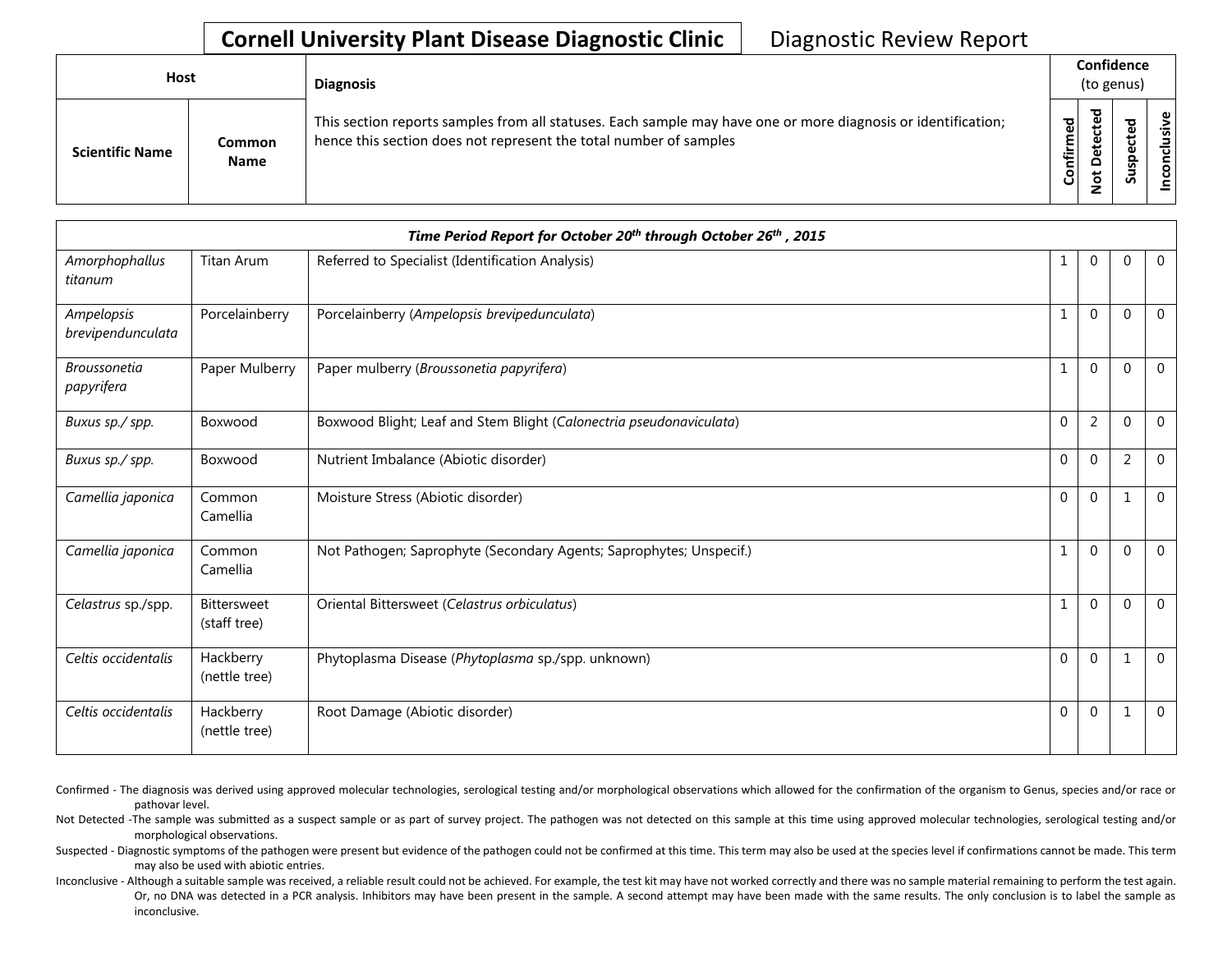## **Cornell University Plant Disease Diagnostic Clinic** | Diagnostic Review Report

| Host                   |                       | <b>Diagnosis</b>                                                                                                                                                                   |           | Confidence<br>(to genus) |  |                       |  |  |
|------------------------|-----------------------|------------------------------------------------------------------------------------------------------------------------------------------------------------------------------------|-----------|--------------------------|--|-----------------------|--|--|
| <b>Scientific Name</b> | Common<br><b>Name</b> | This section reports samples from all statuses. Each sample may have one or more diagnosis or identification;<br>hence this section does not represent the total number of samples | Confirmed | ᇃ<br>c                   |  | usive<br>᠊ᠣ<br>c<br>g |  |  |

| Chrysanthemum<br>sp./spp. hybrids | Chrysanthemu<br>m      | Chrysanthemum White Rust (Puccinia horiana) | 3            | $\Omega$     | $\Omega$     | $\overline{0}$ |
|-----------------------------------|------------------------|---------------------------------------------|--------------|--------------|--------------|----------------|
| Euphorbia<br>pulcherrima          | Poinsettia             | No Pathogen Found (Identification Analysis) | $\mathbf{1}$ | $\mathbf{0}$ | $\Omega$     | $\overline{0}$ |
| Euphorbia<br>pulcherrima          | Poinsettia             | Nutrient Imbalance (Abiotic disorder)       | $\mathbf 0$  | $\mathbf 0$  | 1            | $\mathbf 0$    |
| Ilex x meserveae                  | <b>Blue Holly</b>      | Black Root Rot (Thielaviopsis basicola)     | $\mathbf{1}$ | $\Omega$     | $\Omega$     | $\overline{0}$ |
| Ilex x meservege                  | <b>Blue Holly</b>      | High Soil Moisture (Abiotic disorder)       | $\mathbf 0$  | $\Omega$     | $\mathbf{1}$ | $\overline{0}$ |
| Picea pungens                     | <b>Blue Spruce</b>     | Moisture Stress (Abiotic disorder)          | $\mathbf{0}$ | $\Omega$     | $\mathbf{1}$ | $\overline{0}$ |
| Picea pungens                     | <b>Blue Spruce</b>     | Spruce Needle Cast (Lirula macrospora)      | $\mathbf{0}$ | $\mathbf{0}$ | $\mathbf{1}$ | $\overline{0}$ |
| Pinus<br>thunbergiana             | Japanese Black<br>pine | Insect Damage (Unidentified Insect)         | $\mathbf{1}$ | $\Omega$     | $\Omega$     | $\overline{0}$ |
| Quercus rubra                     | Northern Red<br>oak    | Oak Wilt (Ceratocystis fagacearum)          | $\mathbf{0}$ | $\mathbf{1}$ | $\Omega$     | $\mathbf{0}$   |
| Quercus rubra                     | Northern Red<br>oak    | Root Damage (Abiotic disorder)              | $\mathbf 0$  | $\mathbf 0$  | 1            | $\mathbf 0$    |
| Quercus rubra                     | Northern Red<br>oak    | Wood Decay Fungus (Unidentified Fungus)     | $\Omega$     | $\Omega$     | 1            | $\mathbf 0$    |

- Confirmed The diagnosis was derived using approved molecular technologies, serological testing and/or morphological observations which allowed for the confirmation of the organism to Genus, species and/or race or pathovar level.
- Not Detected -The sample was submitted as a suspect sample or as part of survey project. The pathogen was not detected on this sample at this time using approved molecular technologies, serological testing and/or morphological observations.
- Suspected Diagnostic symptoms of the pathogen were present but evidence of the pathogen could not be confirmed at this time. This term may also be used at the species level if confirmations cannot be made. This term may also be used with abiotic entries.
- Inconclusive Although a suitable sample was received, a reliable result could not be achieved. For example, the test kit may have not worked correctly and there was no sample material remaining to perform the test again. Or, no DNA was detected in a PCR analysis. Inhibitors may have been present in the sample. A second attempt may have been made with the same results. The only conclusion is to label the sample as inconclusive.